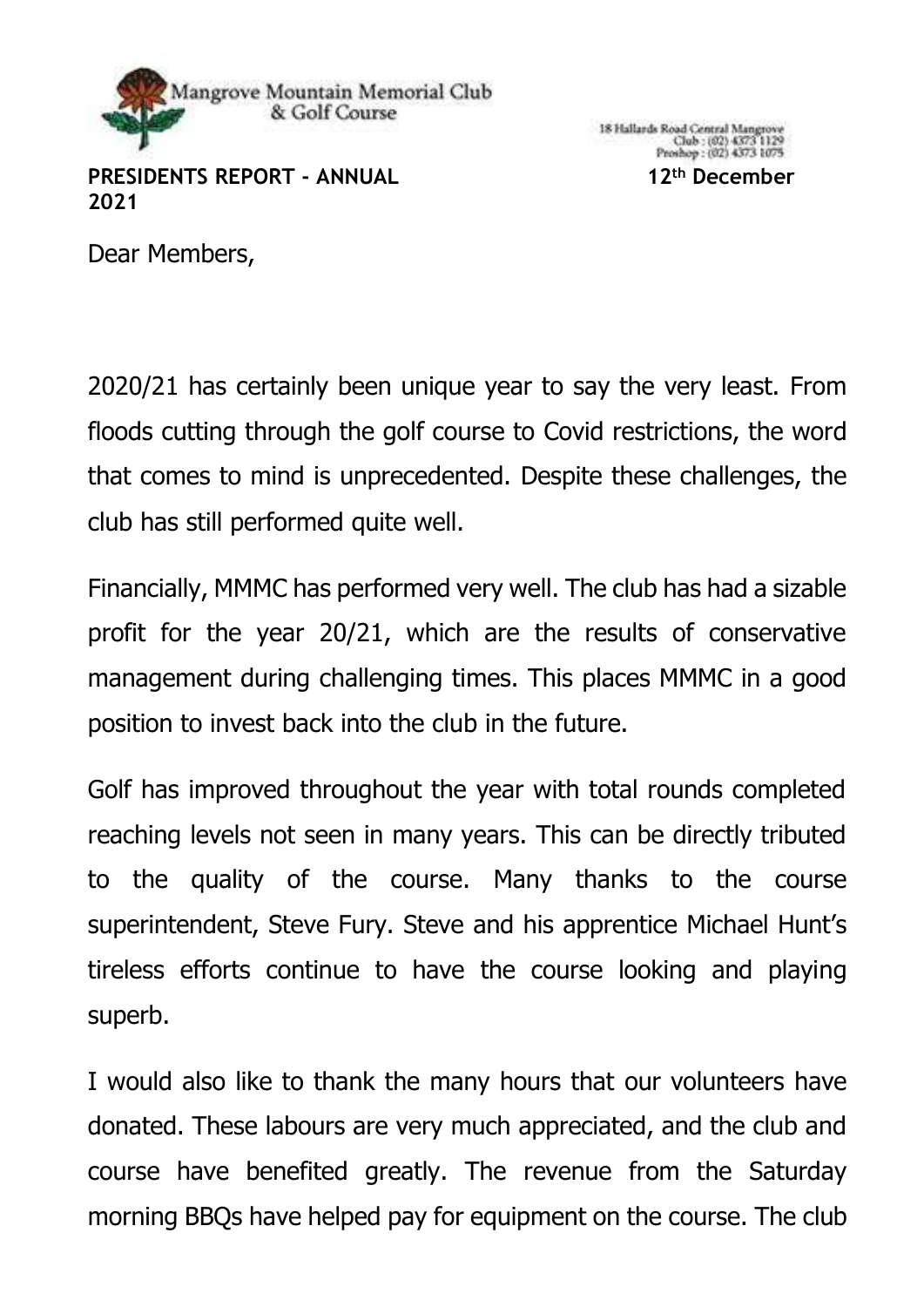

obtained a new shed to house the Golf carts and this was purely assembled by volunteers

We have also done some renovations this year as we continually look at improving the clubhouse for our members and guests. The air conditioning was replaced throughout the club to create a more conformable environment.

We had the resignation of our former CEO Mr Paul Alexander in March, Paul performed this role for 10 years and created a friendly and inviting atmosphere. Paul can be attributed with the great financial result this year and the position of the Club. I would like to thank Paul for his contribution over this long period of time and wish him all the success in the future.

Also I would like to welcome our new CEO Lachlan Ford. Lachlan started with Mangrove Mountain Memorial Club in the late part of May this year. He has come from a long career in the hospitality industry and I believe he will continue to create a friendly and inviting atmosphere where Paul left off.

I like to show my appreciation for the commitment shown by the staff. Executive secretary Gwen Ward, her continued dedication to the club is an asset that can't be measured. Thank you to pro shop team, Dave Corbett and Tammy Jones. Dave Mustard and his catering staff as well as all the Bar staff.